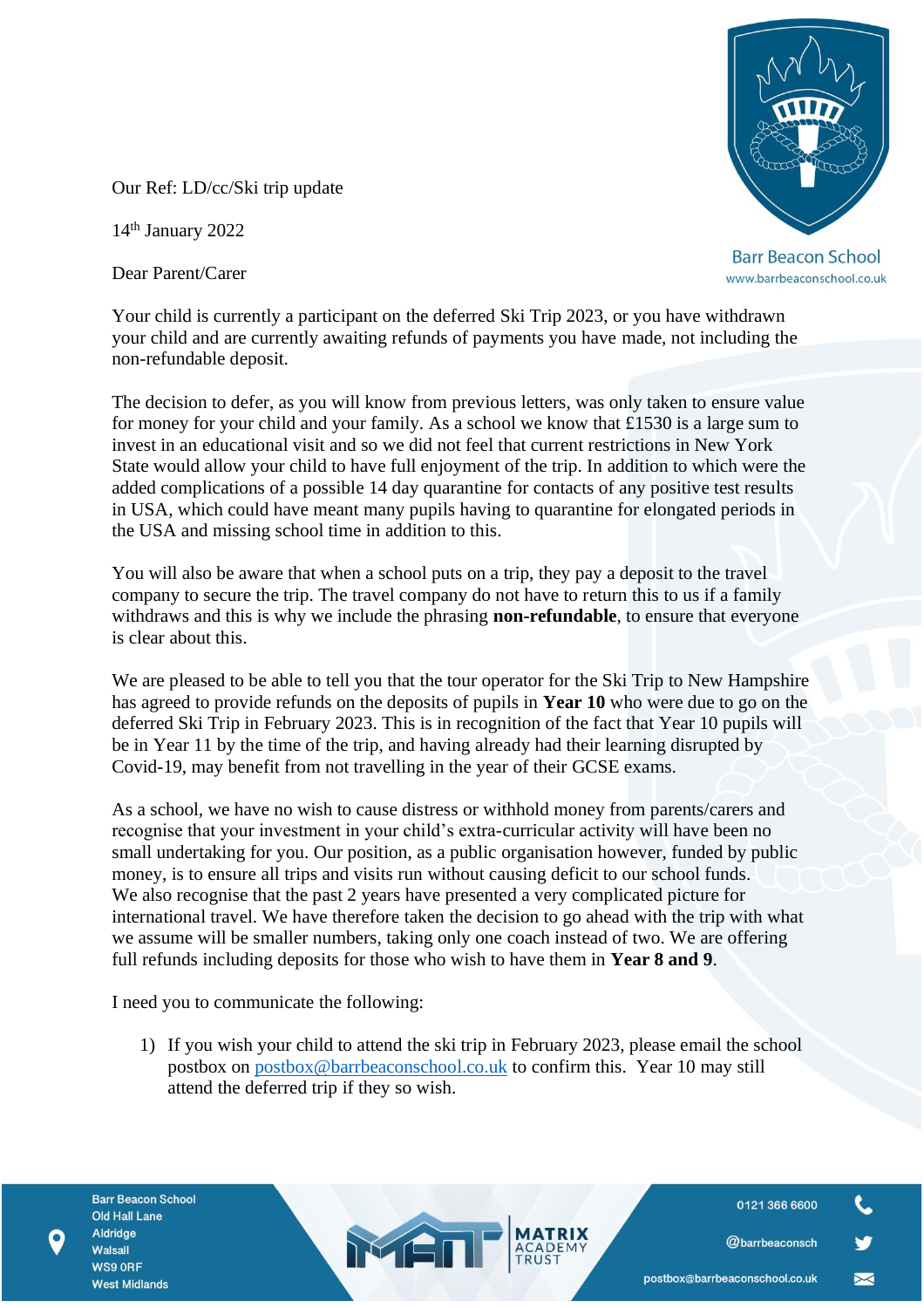

**Barr Beacon School** www.barrbeaconschool.co.uk

- 2) If you do not want your child to participate in the February 2023 ski trip, please email the school postbox on [postbox@barrbeaconschool.co.uk](mailto:postbox@barrbeaconschool.co.uk) to confirm this. Please complete the attached BACS payment request form so we are then able to refund the full amount paid including the deposit. The form can be sent to the school postbox or handed to the school reception.
- 3) Please include your child's name and form in all correspondence.

I thank you for your continued support, in what has been a difficult time when arranging a school trip.

Yours sincerely

Day To 1

Ms L Draycott Headteacher

**Barr Beacon School** Old Hall Lane Aldridge Walsall WS9 ORF **West Midlands** 





 $\blacksquare$